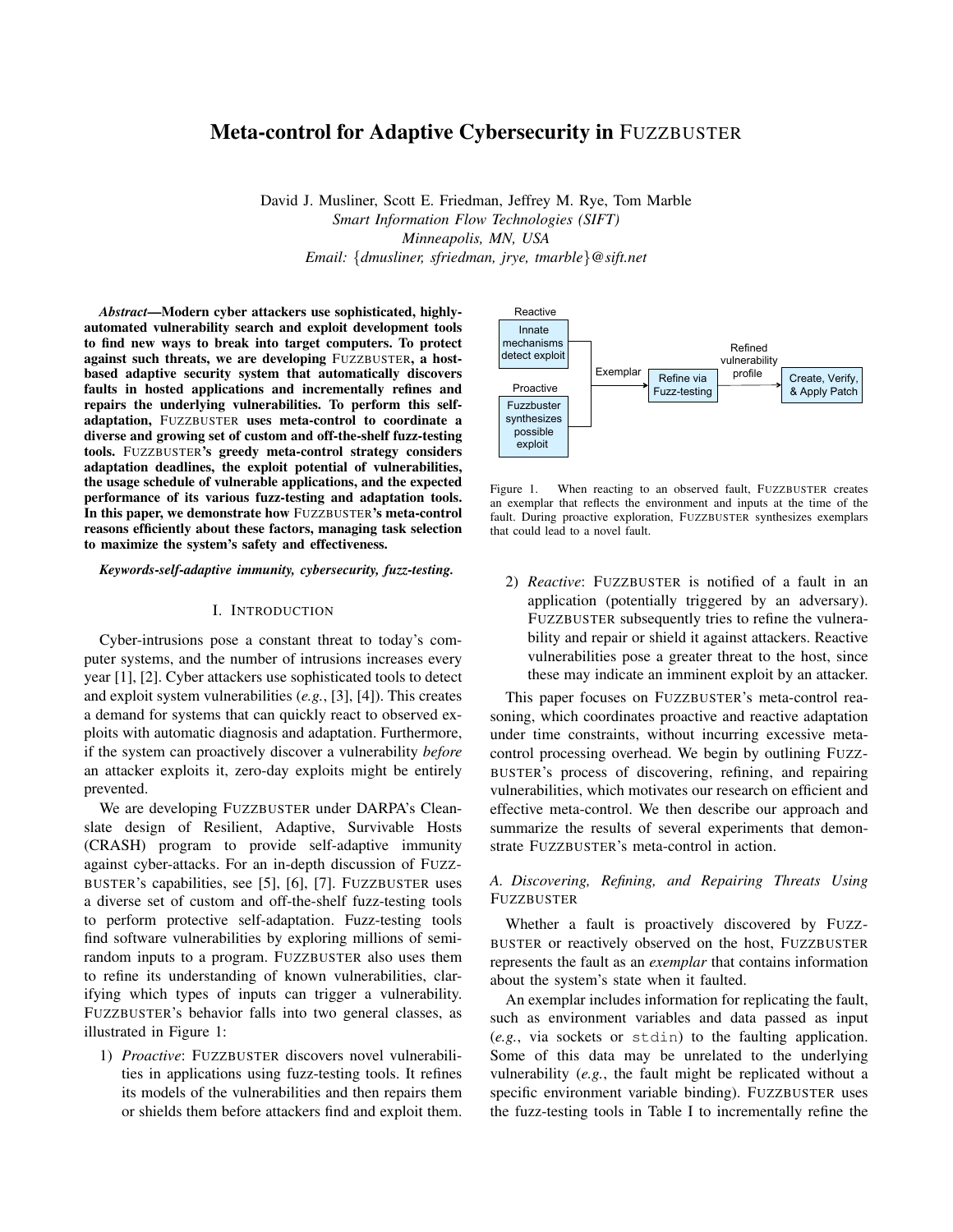| Table I                                             |  |  |  |  |  |  |
|-----------------------------------------------------|--|--|--|--|--|--|
| FUZZ-TESTING TOOLS AND OTHER ACTIONS IN FUZZBUSTER. |  |  |  |  |  |  |

*Discovery* actions replicate and discover vulnerabilities:

- replicate-fault: Given an exemplar from the host, replicate the fault under FUZZBUSTER's control.
- gen-exemplar: Generate an exemplar that might produce a fault.
- fuzz-2001: Generate random binary data and use it as input for stdin, file i/o, or command arguments.
- cross-fuzz: Use Javascript and the DOM to fuzz-test web browsers.
- wfuzz: Fuzz-test web servers with templated attacks.

*Refinement* actions improve vulnerability profiles:

- env-var: Identify environment variables that are necessary for a fault.
- smallify: Semi-randomly remove data from the faulting input to find faulting substring(s).
- div-con: Binary search for a smaller faulting input.
- line-relev: Remove unnecessary lines from multi-line faulting input.
- find-regex: Compute a regular expression to capture the faulting input.
- insert-chars: Insert characters to generalize regular expressions.
- crest: Given source code, use concolic search to find constraints on the faulting input [8].

*Adaptation* actions deploy a shield or repair a vulnerability:

- create-patch: Given a vulnerability profile, create a patch to filter input channels and environment variables.
- verify-patch: Assess a patch created by create-patch to ensure that it outperforms a security baseline.
- apply-patch: Apply a verified patch.
- evolve-patch: Given source code, use GenProg [9] to evolve a new non-faulting program source and binary.

exemplar, trying to characterize the minimal inputs needed to trigger the fault.

When the vulnerable application's source code is available, FUZZBUSTER can use concolic testing (a combination of concrete and symbolic execution) to find more general constraints on the inputs that produce the fault [6]. When no source code is available, FUZZBUSTER can perform blackbox refinement by using stochastic and deterministic fuzztesting tools to generalize the pattern of inputs that produce the fault. Refinement is an iterative process, where each concolic or black-box tool improves the *vulnerability profile* that FUZZBUSTER uses to characterize the vulnerability. When refinement is complete, the vulnerability profile characterizes the vulnerability as generally and accurately as FUZZBUSTER's toolset will allow.

The vulnerability profile ultimately guides FUZZ-BUSTER's adaptation strategy. FUZZBUSTER can deploy input filters, environment variable filters, or source-code repair and recompilation, protecting against entire classes of exploits that may be encountered in the future.

Unfortunately, processing power is limited and FUZZ-BUSTER is racing against cyber-attackers to discover and fix vulnerabilities before they are exploited. Consequently, FUZZBUSTER must repair vulnerabilities quickly, without spending excessive time deciding among tasks or executing unnecessary tasks.

In this paper, we describe how FUZZBUSTER's metacontrol orchestrates the discovery, refinement, and elimination of software vulnerabilities. We begin by describing the CIRCA Adaptive Mission Planner [10] on which FUZZ-BUSTER's meta-control approach is built. We then describe how the concepts from CIRCA map to the FUZZBUSTER cybersecurity domain, and how we extended the general metacontrol approach to support additional adaptation capabilities. We present experimental evidence that FUZZBUSTER's meta-control attends to important factors in adaptive cybersecurity, including application usage schedules, vulnerability threat levels, and adaptation deadlines.

## II. BACKGROUND: CIRCA ADAPTIVE MISSION PLANNER

FUZZBUSTER's meta-control is built on elements from CIRCA's Adaptive Mission Planner (AMP). CIRCA (the Cooperative Intelligent Real-Time Control Architecture) is designed to control autonomous agents in mission-critical time-sensitive domains. CIRCA includes a Controller Synthesis Module (CSM) that automatically synthesizes reactive controllers. The CIRCA CSM is generally over-constrained, in that it cannot produce optimal plans for an entire mission in the allotted time. The CIRCA AMP's job is to actively manage the CSM, choosing which problems the CSM tries to solve at any given time. The AMP uses a greedy deliberation scheduling algorithm to (1) approximate the incremental expected utility of CSM-planning for all future mission phases, and then (2) initiate CSM-planning for the highestutility phase.

The AMP's meta-level management relies on the following concepts that are relevant to FUZZBUSTER:

- *Mission phases* are a partitioning over time, from the beginning to the end of the agent's mission. Every mission phase has a start time and an end time. Since the AMP deliberates before and during the mission, it tracks the *current phase* in the mission.
- *Threats* are hazardous factors within a mission phase that could end the mission, such as equipment failure or adversaries. Threats have a numerical *lethality* value, where a higher lethality indicates a higher likelihood of failure if the threat is not addressed by a reactive plan.
- *Goals* are desirable factors within a mission phase. A plan that is expected to achieve a goal is assigned a numerical *reward*, where reward represents goal desirability.
- *Tasks* are deliberation actions that take non-negligible time (*e.g.*, running the CSM planner) and have some probability of success (*e.g.*, creating a plan that is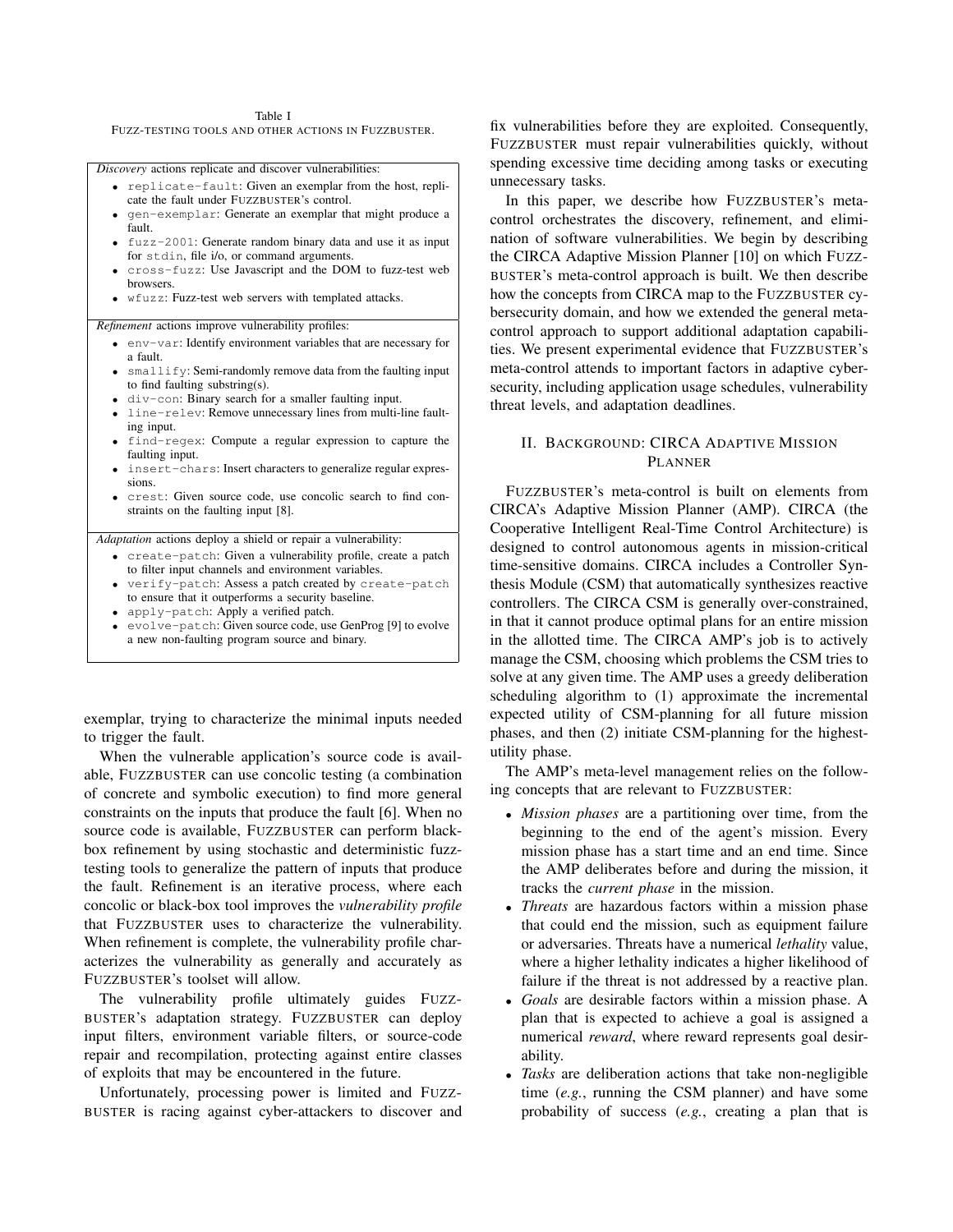expected to successfully achieve all of the selected goals and prevent threat-induced failures).

• A *performance profile* for a task k contains estimates of its time duration  $t(k)$  and its probability of success  $P(k).$ 

In CIRCA domains, each task involves planning within a single mission phase in order to achieve a set of goals and neutralize a set of threats. Some planning tasks can take longer than others, since some phases have more threats and goals to consider than others.

The AMP selects the next task to execute from a set of possible tasks by computing the *incremental utility* of each task (*i.e.*, its rate of utility increase over time) based on the threats and goals within the task's phase, and the future rewards from subsequent mission phases. We describe these equations top-down, starting with incremental utility  $U(k)$ , of a task k:

$$
U(k) = \frac{P(k)(E(k) - E(\emptyset))}{t(k)}
$$
 (1)

This is based on the *expected future payoff*  $E(k)$  of performing the task, and the expected future payoff  $E(\emptyset)$  of doing nothing. We compute  $E(k)$  as follows, where  $G_k$  and  $T_k$  are the goals and threats addressed by task k, phase  $p_i$  is the phase for task k, and the sequence of phases  $p_j, \ldots, p_n$ is the sequence of future phases after  $p_i$ :

$$
E(k) = R(G_i \cup G_k)S(T_i \setminus T_k) \sum_{p=j}^{n} R(G_p) \prod_{p'=j}^{p} S(T_{p'}) \tag{2}
$$

We use  $R(G)$  as the numerical reward for a set of goals  $G$  and  $S(T)$  as the numerical survival probability for a set of threats T. The expected future payoff first computes the reward of the goals secured in the current phase  $G_i$  and the goals secured by the task  $k$ ,  $G_k$ , multiplied by the survival probability of the threats in the phase  $T_i$ , but without the threats  $T_k$  addressed by the task. So far, this represents the expected reward— given the threats— within the phase of the task. Expected future payoff also includes the sum of future phase rewards, scaled by the cumulative survival probability of surviving through all preceding phases. This means that if the agent can increase survival probability in a phase (*i.e.*, by neutralizing threats) then it will increase the expected reward of all future phases and ultimately increase its expected future payoff.

In the case of  $E(\emptyset)$ , we set  $G_k = \emptyset$  and  $T_k = \emptyset$ , so  $E(k) - E(\emptyset)$  (from the incremental utility equation) is the marginal utility of performing task  $k$ .

The AMP computes these values to select the task with the maximum incremental utility and then execute that task.

Like CIRCA, FUZZBUSTER uses the AMP and the above equations for task selection, but the concepts from CIRCA (*e.g.*, phases, threats, and goals) must be mapped into the domain of cybersecurity, and we must add functionality to orchestrate the types of tasks shown in Table I.

## III. FUZZBUSTER META-CONTROL

FUZZBUSTER must coordinate multiple types of tasks (see Table I) to simultaneously test and adapt multiple applications on its host.

The ultimate FUZZBUSTER objective is system security, which differs from traditional CIRCA missions, but we can define the AMP concepts from Section II to utilize the same utility, payoff, reward, and survival metrics.

The CIRCA concepts map to FUZZBUSTER as follows:

- Each *mission phase* is a nonzero duration of time where zero or more applications are used (*i.e.*, by the system or the end user).
- A *goal* is the use of an application within a phase, where the numerical reward is proportional to the length of the phase.
- A *threat* is either (a) a known vulnerability in an application, or (b) a potential vulnerability in an application. Known vulnerabilities have been found or replicated by FUZZBUSTER, and potential vulnerabilities have not (so they are orders of magnitude less lethal), but any application is potentially vulnerable. Known and potential vulnerabilities exist in every phase where the corresponding application is used.
- A *task* is any discovery, refinement, or adaptation task shown in Table I, for some application on the host.
- A *performance profile* for a task includes its runtime estimate as well as an estimate of its likelihood of contributing to a successful protective adaptation.

Note that application usage in a particular mission phase provides a reward, but also exposes the system to one or more threats that reduce the likelihood of future rewards. This is because using an application extends the attack surface of the host, and when that attack surface is vulnerable, it might be exploited.

FUZZBUSTER cannot alter the mission phases or the usage schedule of the applications therein, but it can select tasks that increase the probability of survival and thereby increase future reward, given the usage schedule. It must choose among proactive fuzz-testing tasks (*e.g.*, fuzz-2001) for different applications on the host, and it must choose among different types of refinement and adaptation tasks (*e.g.*, smallify and find-regex) for any identified vulnerability. FUZZBUSTER uses the incremental utility function from Section II to select the currently-executable task with the highest incremental utility. In effect, this means that FUZZBUSTER will select one task over another task if the following are true, all else being equal:

• The associated application is used more frequently. This helps FUZZBUSTER focus on active areas of the attack surface.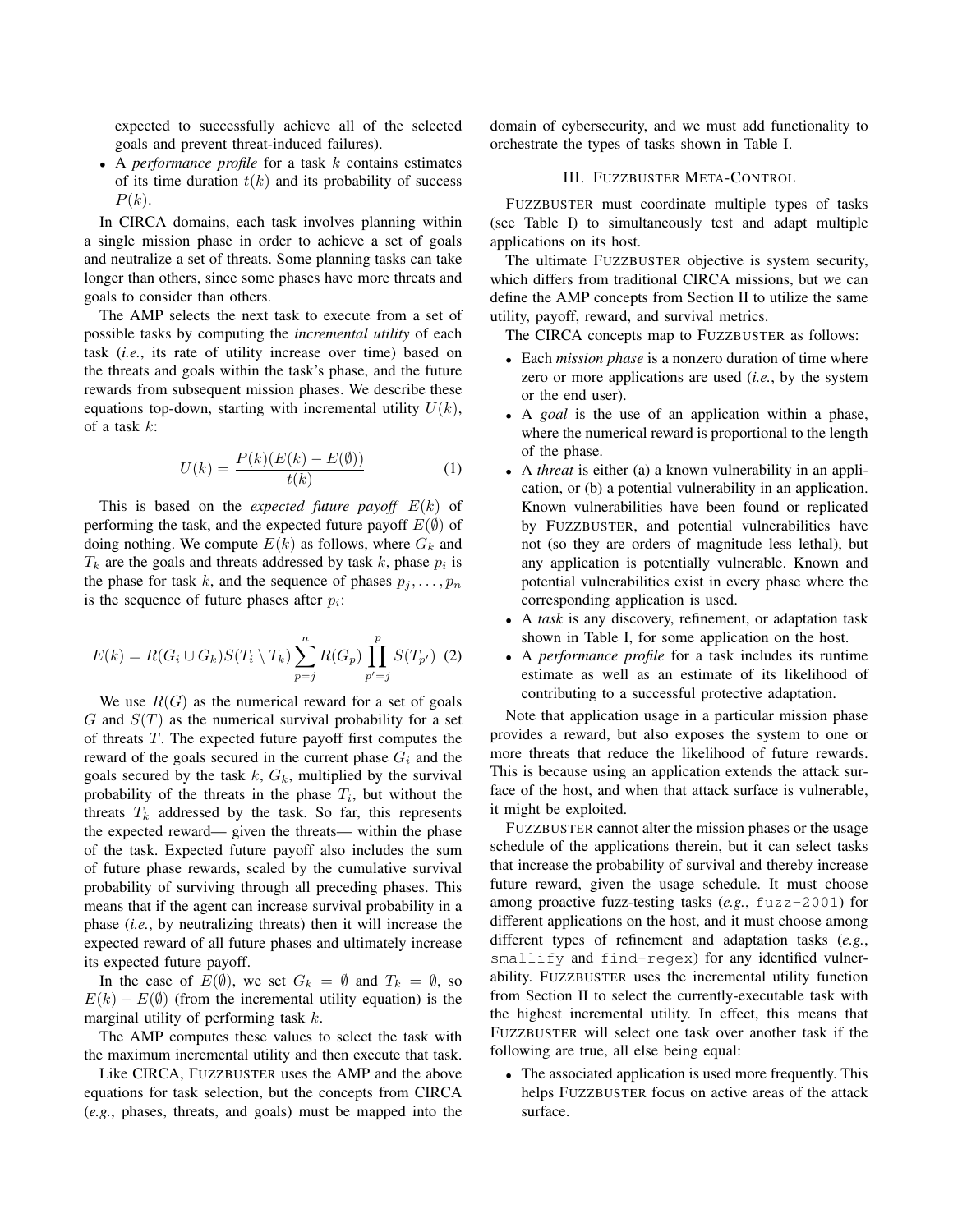- The associated application will be used sooner. This helps FUZZBUSTER focus on more imminent potential exploits.
- The associated vulnerability (*e.g.*, of a refinement task) is more lethal. This helps FUZZBUSTER address more critical problems sooner.
- The task is more likely to succeed. This reduces the likelihood of FUZZBUSTER wasting cycles on futile tasks.
- The task is expected to take less time. This helps FUZZBUSTER improve the security of the system at the highest rate possible.

Unfortunately, adopting the original, unmodified AMP meta-control code also causes an undesirable behavior. Suppose that FUZZBUSTER is fuzz-testing two applications, one of which is used 90% as frequently as the other. All other things being equal, FUZZBUSTER will *only* select tasks for the more frequently used application, since it yields more utility. Since FUZZBUSTER cannot ignore slightly-less-used applications in its search for unknown vulnerabilities, we implemented a balancing mechanism, which we discuss next.

#### *A. Balancing Effort Over the Attack Surface*

FUZZBUSTER's meta-control aims to balance the time it spends fuzz-testing its applications according to the relative proportion of time each application will be used in future mission phases.

FUZZBUSTER embeds effort-balancing into its phasebased utility computation. For a given task  $k$ , it computes a balance coefficient  $b_i$  for each phase i. The coefficient  $b_i$  is computed using three vectors that track time across applications: (1) the present time allocation  $t$  over all applications; (2) the task's allocation  $t_k$  over all applications;<sup>1</sup> and (3) the time allocation  $t_i$  over applications in phase i. The balance coefficient is computed as follows, where  $\hat{t}$  indicates a normalization of vector t:

$$
b_i = 1 + (\hat{t}_i \cdot t + \hat{t}_k) - (\hat{t}_i \cdot \hat{t})
$$
\n(3)

Phase-based application balancing causes FUZZBUSTER to allocate its fuzz-testing effort across applications according to their share of future usage, all else being equal. By incorporating this balancing scalar into the utility calculation, FUZZBUSTER is able to smoothly merge the desired balancing behavior with the other meta-control behaviors noted earlier. For example, as we will show in our experimental results, FUZZBUSTER will temporarily abandon its effort-balancing to fix high-impact known vulnerabilities. This is because addressing a known vulnerability (to greatly increase survival probability) provides orders of magnitude more utility than achieving balance over applications.

#### *B. Adaptation Deadlines*

If FUZZBUSTER only adapted to a vulnerability once its corresponding vulnerability profile was fully refined, FUZZBUSTER would leave its host unprotected throughout a potentially lengthy refinement process. To quickly foil potential exploits of known vulnerabilities, FUZZBUSTER has an *adaptation deadline* parameter for each vulnerability, which tells FUZZBUSTER how long it has to make an initial adaptation (*e.g.*, apply an environment patch, apply an input filter, or evolve a new binary). Deadlines are optional parameters, but if a deadline is set, it is *pending* if the application has not been adapted for that specific vulnerability, and it is *satisfied* otherwise.

FUZZBUSTER attempts to satisfy pending deadlines by creating the best adaptation possible in the allotted time, and then it continues refining the vulnerability to achieve a more general and accurate final repair. FUZZBUSTER's metacontrol addresses pending deadlines using the following procedure:

- 1) Calculate the time remaining before the deadline.
- 2) Calculate the *time-bounded refinement probability* for the vulnerability as the probability that some existing refinement task (see Table I) will succeed before the deadline, using the tasks' corresponding performance profiles.
- 3) Discount the success probability of all adaptation tasks (see Table I) for that vulnerability by the time-bounded refinement probability.

The time-bounded refinement failure probability  $P_f(v)$  for a vulnerability v with deadline  $d(v)$  and refinement tasks  $R(v)$  is computed as follows:

$$
P_f(v) = \prod_{k \in R(v)} \begin{cases} 1 - P(k) & \text{if } d(v) = \emptyset \\ 1 & \text{if } t_{now} + t(k) > d(v) \\ 1 - P(k) & \text{otherwise} \end{cases}
$$
(4)

As a pending deadline approaches for a vulnerability, each existing refinement task for the vulnerability will eventually become impossible to execute before the deadline. This means the time-bounded refinement probability will reach zero via a step function. At this point, the success probability of all adaptation tasks for the vulnerability— which have a high probability of success— will not be discounted, and FUZZBUSTER will satisfy the deadline by sequentially selecting adaptation tasks with high utility.

FUZZBUSTER is not guaranteed to satisfy the deadline by the exact time specified, but it does guarantee that adaptation tasks take precedence at or before that time. If the deadline is set to the present clock time, or to a time in the past, FUZZBUSTER will immediately attempt to adapt the application until the deadline is satisfied.

We next describe experiments that show how the extended AMP-based FUZZBUSTER meta-control provides efficient,

<sup>&</sup>lt;sup>1</sup>At present, FUZZBUSTER tasks only address a single application, so vector  $t_k$  contains exactly one nonzero dimension.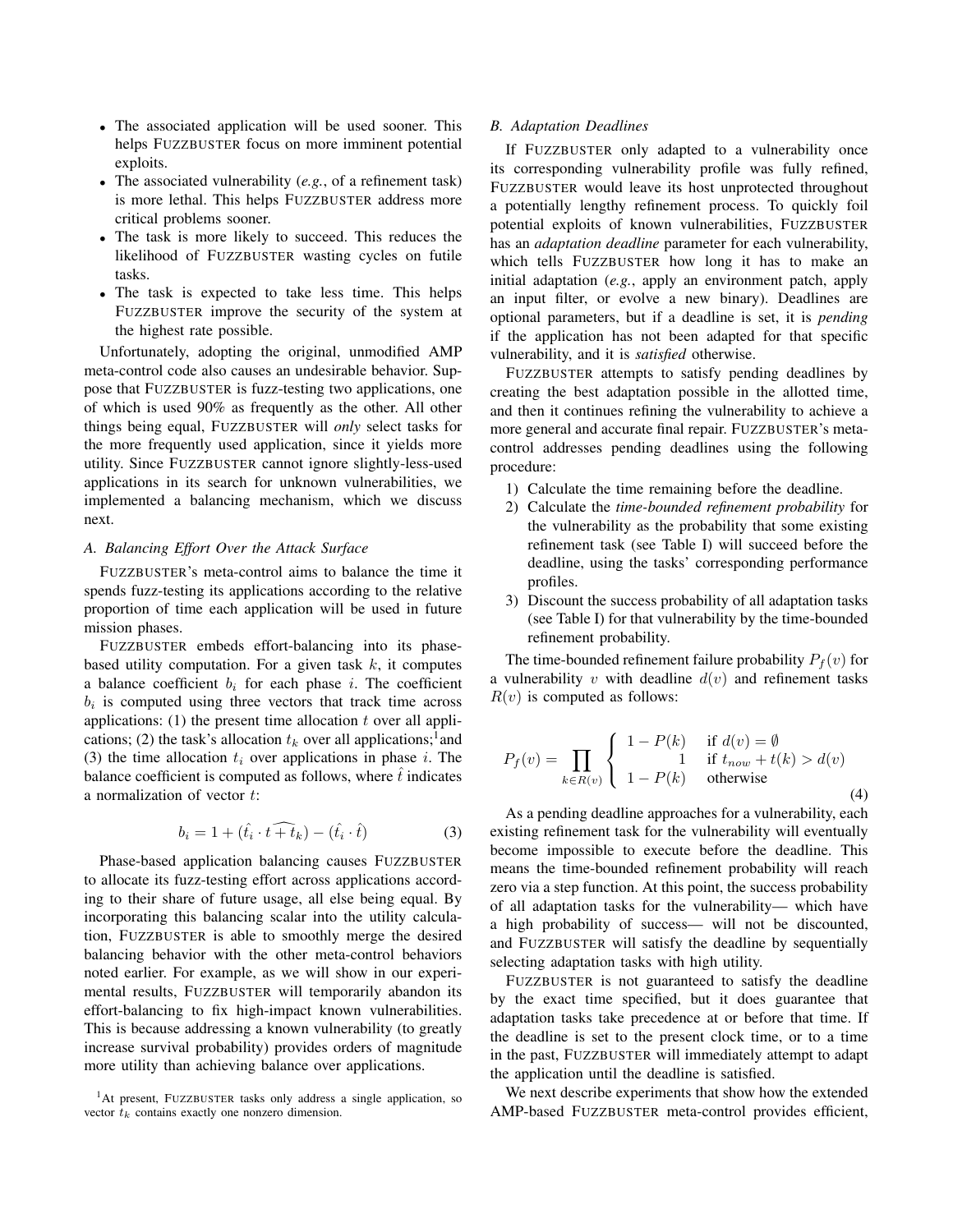context-sensitive task management that produces the desired types of behavior.

#### IV. EXPERIMENTS

We describe five indicative examples from a suite of evaluations that demonstrate FUZZBUSTER's meta-control within the cybersecurity domain. Each experiment illustrates adaptive meta-control under different circumstances, including heavy application usage, balancing multiple types of fuzz-testing, handling vulnerabilities of varying lethality, and handling multiple adaptation deadlines.

#### *A. Balanced fuzz-testing with an application usage schedule*

Our first two experiments evaluate FUZZBUSTER's effortbalancing across applications. Since these two experiments focus on evaluating the effort balance of meta-control, we used stub applications in place of real ones, so that FUZZBUSTER would never find and adapt to real vulnerabilities. We present both examples, and then we describe a mathematical evaluation of these behaviors.

In our first example, FUZZBUSTER is given a simple alternating phase schedule, where either application app1 or app2 is used in each phase.



Figure 2. FUZZBUSTER balances the time it spends on two applications based on a schedule of future application usage. This behavior results from the AMP extension for effort balancing, as well as the native AMP tendency to address more imminent threats to help secure future rewards.

Figure 2 illustrates the results. Since FUZZBUSTER represents each application usage as a threat with positive lethality, FUZZBUSTER computes the most utility for tasks that explore applications that will be used in the near future. This means that immediately before an application (*e.g.*, app1) is used in a phase (*e.g.*, *r2a1*)— and early-on within that phase— tasks corresponding to the application have relatively high utility, increasing their selection potential. This causes the alternating time allocation behavior of FUZZBUSTER in Figure 2.

In a second example, we designed a sequence of mission phases that simulates a day of application usage by a hypothetical military planner. We repeated the phases twice to simulate a two-day mission. Both days consist of the following phases:

- *Overnight*: no applications are used.
- *Intelligence-gathering* uses the GIS and SensorDashboard applications.
- *Planning* makes use of GIS, comms, PowerPoint, and Word.
- *Briefing* makes use of PowerPoint.
- *Exec* makes use of GIS and comms.
- *Debrief* makes use of GIS, PowerPoint, and Word.

After the first day  $d0$  of phases, an identical sequence follows for the next day d1.

We used this sequence of phases as input to FUZZ-BUSTER, and FUZZBUSTER subsequently created and executed discovery tasks for each of these applications.

Results are plotted in Figure 3. Phase boundaries are plotted and labeled along the x-axis, indicating which applications are used in which phase. Each application is plotted as a separate dataset, showing how much time FUZZBUSTER has allocated to fuzzing each application.

As mentioned above, FUZZBUSTER computes the most utility for tasks that explore applications that will be used in the near future. Consequently, since PowerPoint is the only application used in the two *briefing* phases, FUZZ-BUSTER focuses most of its time on addressing that portion of the attack surface prior to (and during) those phases.

The graph also illustrates FUZZBUSTER balancing its fuzz-testing based on future application usage. For instance, in the *overnight* phases, FUZZBUSTER balances its time among multiple applications based on their usage in upcoming phases, and after the final phase of application usage  $(d1p5)$ , FUZZBUSTER attempts to equalize its time allocation across all applications.



Figure 3. FUZZBUSTER balances the time it spends on applications using a repeating schedule of twelve application usage phases.

We can mathematically evaluate the effort balancing as the time FUZZBUSTER has spent fuzz-testing an application before and during each subsequent usage, as a preparedness measure. This is equivalent to computing the area under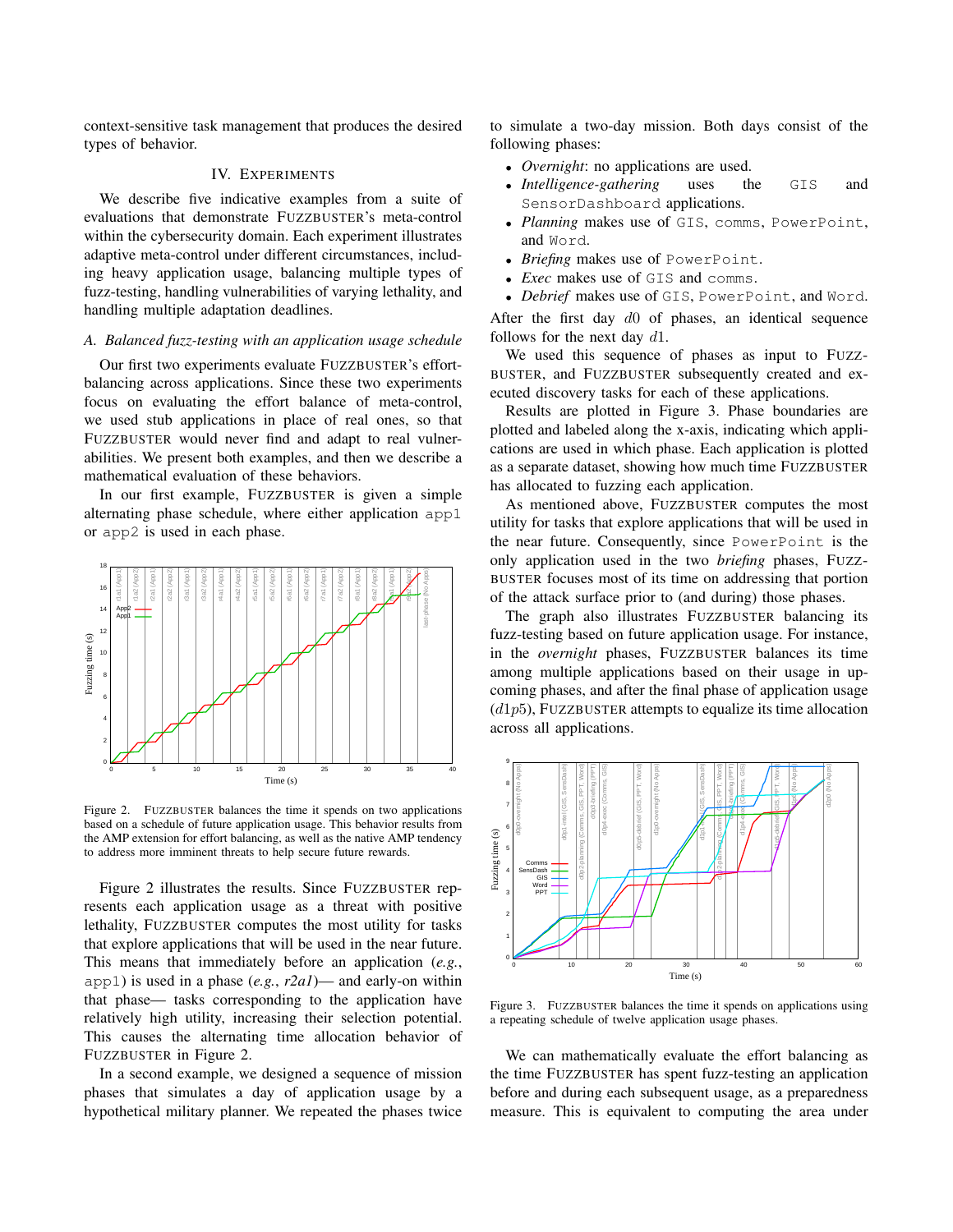the curve for each given application's dataset, when the application is in use, and then summing over all applications and all phases.

The baseline for comparison is the same area computation if FUZZBUSTER spends equal time on all applications. In the first example in Figure 2, balancing outperforms the baseline by 6%, and in the second example in Figure 3, balancing outperforms the baseline by 9%.

## *B. Coordinating discovery tasks and refinement tasks*

When FUZZBUSTER discovers a vulnerability in its applications, it must quickly refine the vulnerability and then adapt the application. Addressing a known vulnerability should take precedent over additional discovery tasks, since the ultimate goal of FUZZBUSTER is system security.

To test this tradeoff of discovery, refinement, and adaptation tasks (see Table I for the full listing), we provided FUZZBUSTER two faulty applications (tcsh and vuln-ping). Unlike the previous experiment, we did not provide a phase schedule— those two applications are the only ones of interest.

The results are plotted in Figure 4. FUZZBUSTER begins by creating and executing vulnerability discovery tasks for both applications. It finds a vulnerability in tcsh, refines it fully at  $25$  seconds, and adapts it at  $30$  seconds. After  $t \cosh$ is adapted, FUZZBUSTER balances its application usage by performing discovery tasks on vuln-ping, until around 53 seconds, when it achieves its balance and proceeds to fuzz-test both applications in an alternating pattern.



Figure 4. FUZZBUSTER discovers a new vulnerability, immediately addresses it with refinement and adaptation (patch init/apply) tasks, and then resumes its discovery tasks to find novel vulnerabilities and balance its time between applications.

#### *C. Adapting to multiple vulnerabilities of varying lethality*

Reactive vulnerabilities that are reported by FUZZ-BUSTER's underlying host may have resulted from an attack by an adversary, so these pose a higher threat than proactive vulnerabilities discovered by FUZZBUSTER (all else being equal). Consequently, when faced with vulnerabilities of both types, FUZZBUSTER should dedicate more of its effort to adapting to the reactive vulnerabilities.

FUZZBUSTER automatically awards reactive vulnerabilities an order of magnitude higher lethality than proactive vulnerabilities, so tasks that address reactive vulnerabilities increase survival probability— and the likelihood of sustaining future rewards— significantly more than tasks that address proactive vulnerabilities.

In this experiment (plotted in Figure 5), FUZZ-BUSTER is given a fault-injected desktop calculator application dc-modfail, and it begins by executing discovery tasks. It first finds a *proactive* vulnerability Vuln-dc-modfail-nosrc-1, plotted in green, and begins executing refinement tasks to better characterize the underlying vulnerability.

At 20 seconds, FUZZBUSTER receives a *reactive* fault notification from the host regarding a vulnerability in the same application (*i.e.*, the fault was not triggered by FUZZBUSTER's own tests of the application). FUZZ-BUSTER responds by replicating the fault and constructing a vulnerability profile for the reactive vulnerability Vuln-dc-modfail-nosrc-2, plotted in blue. FUZZ-BUSTER stops refining the proactively-discovered vulnerability and proceeds to refine and adapt the application to address the reactive vulnerability, since it poses a greater threat.

After the reactive vulnerability is addressed, FUZZ-BUSTER continues refining the proactive vulnerability until a second fault notification arrives after 50 seconds. Like the previous reactive vulnerability, FUZZBUSTER subsequently replicates it, records it as Vuln-dc-modfail-nosrc-3, refines the vulnerability, and patches it before returning to refining the proactive vulnerability that FUZZBUSTER discovered on its own.



Figure 5. FUZZBUSTER discovers a new proactive vulnerability (green line) and begins refining it, then it receives two unexpected, reactive fault notifications from the host and addresses the reactive vulnerabilities (blue and red lines) before returning to its proactive fuzz-testing.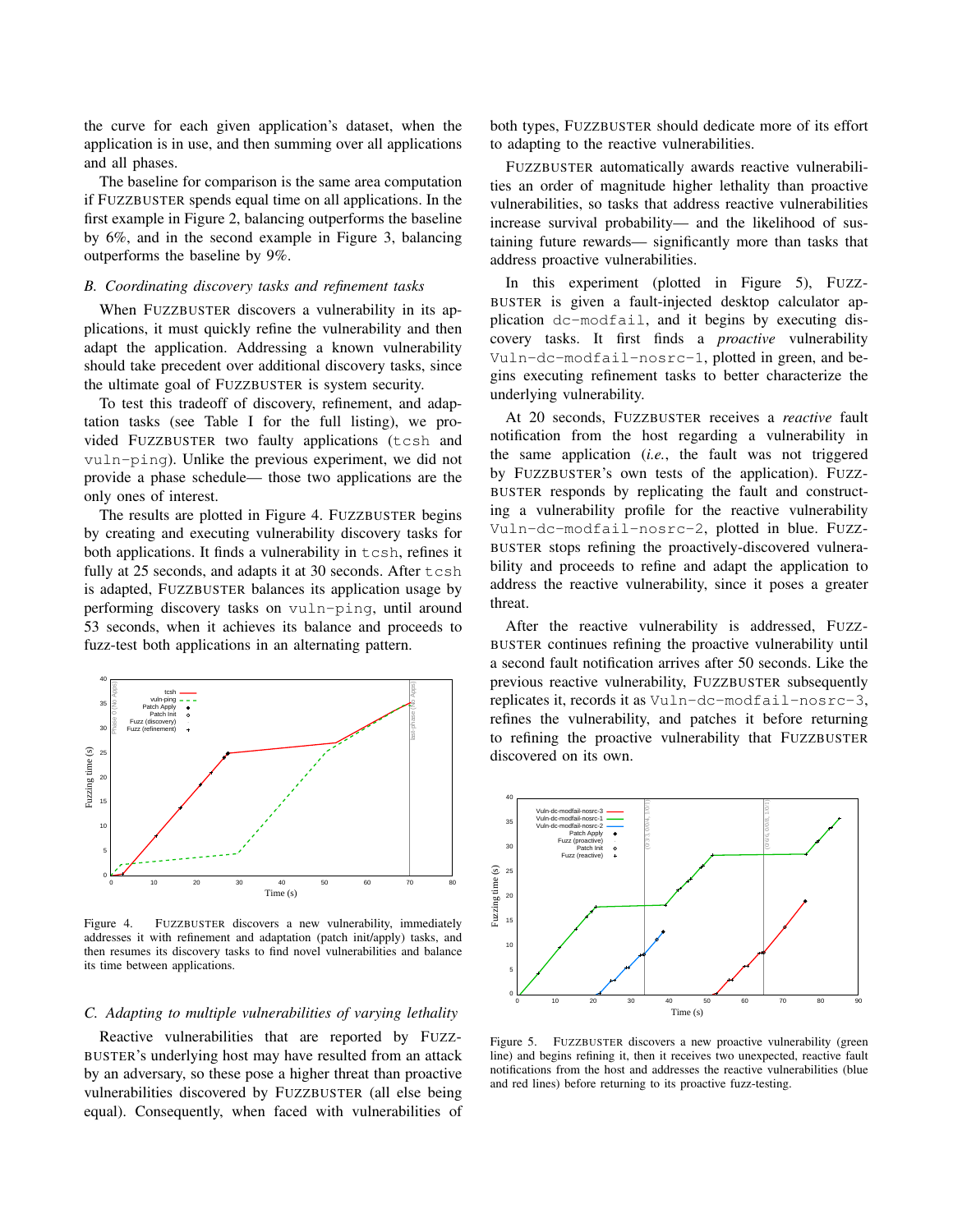### *D. Handling adaptation deadlines*

In our final experiment, FUZZBUSTER fuzz-tests three faulty applications (tcsh, guess, and vuln-ping), and when it finds a vulnerability, it creates a 15-second adaptation deadline.

Results are plotted in Figure 6. FUZZBUSTER discovers a vulnerability in guess and immediately refines and patches it before the adaptation deadline. After additional proactive fuzz-testing, FUZZBUSTER discovers a vulnerability in tcsh and refines it until the adaptation deadline, when the utilities of the adaptation tasks surpass those of the refinement tasks. Once the deadline is satisfied, FUZZBUSTER continues refining the vulnerability and then completes a final adaptation. FUZZBUSTER then proactively fuzzes vuln-ping and guess to regain its balance across applications.

FUZZBUSTER does not complete its self-adaptation before either deadline— in both cases, it begins its adaptation tasks before the deadline, but finishes adapting roughly 2.5 seconds after either deadline. Since FUZZBUSTER does not spend time planning to coordinate tasks that are not already in existence, it will not work backwards from the deadline to schedule its adaptation; however, it is guaranteed to start adapting before or on the deadline.

The dashed FB Internals curve in Figure 6 plots the cumulative time spent on all FUZZBUSTER overheads, including startup, task creation, utility computation, and logging. This overhead comprises less than 3% of FUZZ-BUSTER's time and, subtracting startup, it comprises less than 1.5% of FUZZBUSTER's time. Thus FUZZBUSTER's meta-control is highly efficient, imposing little overhead for the intelligent self-guiding behavior it provides.



Figure 6. FUZZBUSTER discovers proactive vulnerabilities in two applications, stops refining them by their adaptation deadlines (15s after discovery), and adapts its application. In the case of tcsh, FUZZBUSTER performs additional refinement and adaptation after the deadline patch for additional protection.

## V. RELATED WORK

As previously noted, the FUZZBUSTER approach has roots in fuzz-testing, a term first coined in 1988 applied to software security analysis [11]. It refers to invalid, random or unexpected data that is deliberately provided as program input in order to identify defects. Fuzz-testers— and the closely related "fault injectors"— are good at finding buffer overflow, XSS, denial of service (DoS), SQL injection, and format string bugs. They are generally not highly effective in finding vulnerabilities that do not cause program crashes, *e.g.*, encryption flaws and information disclosure vulnerabilities [12]. Moreover, existing fuzz-testing tools tend to rely significantly on expert user oversight, testing refinement and decision-making in responding to identified vulnerabilities.

FUZZBUSTER is designed both to augment the power of fuzz-testing and to address some of its key limitations. FUZZBUSTER fully automates the process of identifying seeds for fuzz-testing, guides the use of fuzz-testing to develop general vulnerability profiles, and automates the synthesis of defenses for identified vulnerabilities.

To date, several research groups have created specialized self-adaptive systems for protecting software applications. For example, both AWDRAT [13] and PMOP [14] used dynamically-programmed wrappers to compare program activities against hand-generated models, detecting attacks and blocking them or adaptively selecting application methods to avoid damage or compromises.

The CORTEX system [15] used a different approach, placing a dynamically-programmed proxy in front of a replicated database server and using active experimentation based on learned (not hand-coded) models to diagnose new system vulnerabilities and protect against novel attacks.

While these systems demonstrated the feasibility of the self-adaptive, self-regenerative software concept, they are closely tailored to specific applications and specific representations of program behavior. FUZZBUSTER provides a general approach to adaptive immunity that is not limited to a single class of application. FUZZBUSTER does not require detailed system models, but will work from highlevel descriptions of component interactions such as APIs or contracts. Furthermore, FUZZBUSTER's proactive use of intelligent, automatic fuzz-testing identifies possible vulnerabilities before they can be exploited.

Reinforcement learning (RL) is another approach to softgreedy action selection. Temporal difference RL methods incrementally improve an action policy based on immediate rewards received by an agent, and evolutionary RL methods simulate the process of natural selection to optimize a population of candidate policies. Both of these methods require orders of magnitude more training than our utilitybased approach, although these methods can be combined to speed up online learning [16].